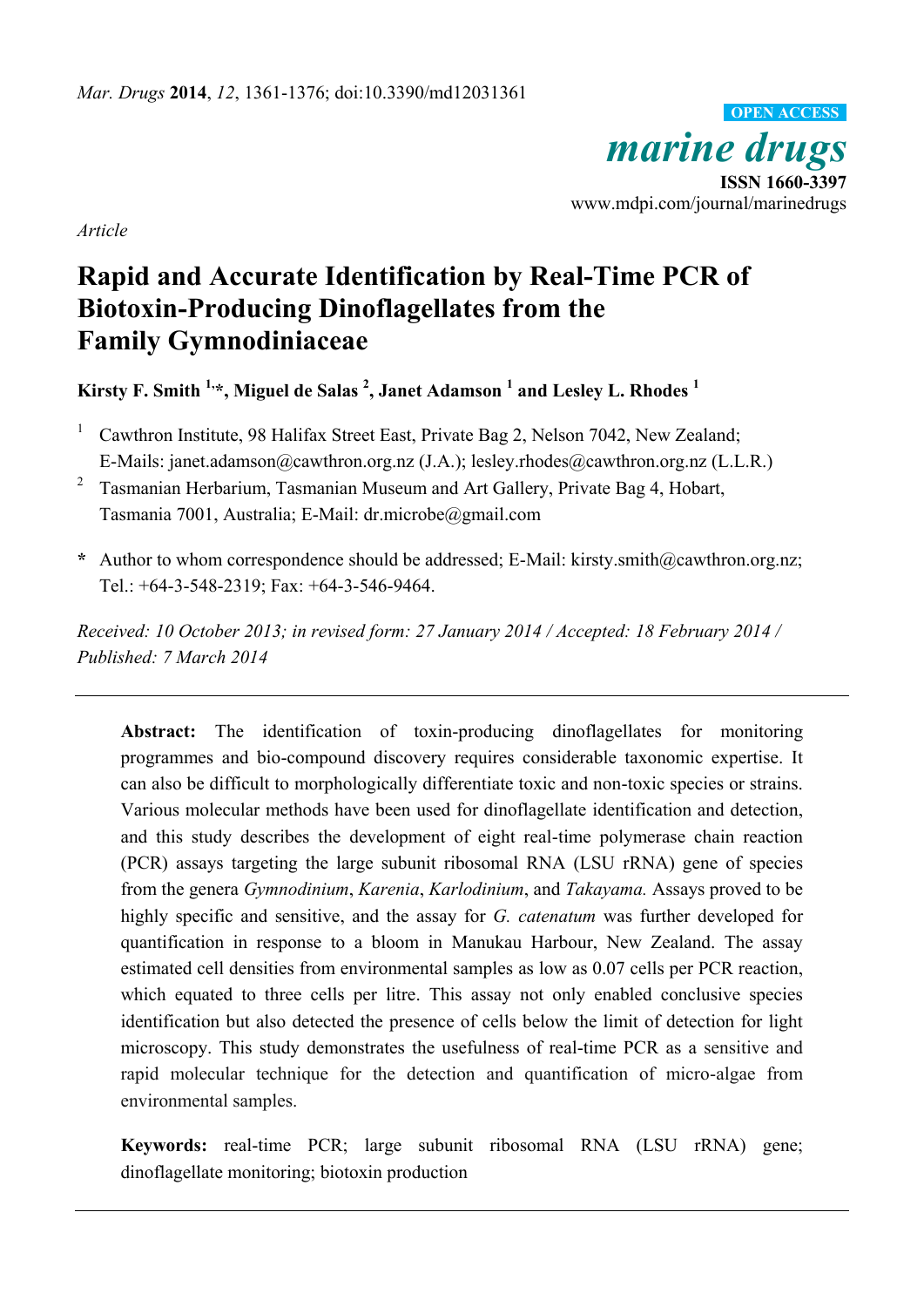#### **1. Introduction**

The dinoflagellate family Gymnodiniaceae includes the genera *Gymnodinium*, *Karenia*, *Karlodinium*, and *Takayama* [1,2]. Species from the genera *Gymnodinium* and *Karenia* have been responsible for fish kills and shellfish contamination events worldwide [3,4] including New Zealand [5–8]. The only toxic *Gymnodinium* species, *G. catenatum* was first recorded along the northwest coastline of New Zealand following the detection of paralytic shellfish poisons (PSP) in shellfish in May 2000. During that bloom event, PSP toxicity reached 4027 μg saxitoxin equivalents/100 g in Greenshell™ mussels (*Perna canaliculus*) [7]. A number of species in the *Karenia* genus have been reported to cause severe blooms including *K. brevis*, *K. mikimotoi*, *K. brevisulcata*, *K. selliformis*, *K. longicanalis*, and *K. digitata* [6,9–11]. The first recorded major bloom of a *Karenia* species in New Zealand occurred in 1992/93 along the coast of Northland. At that time 180 cases of illness that fitted the symptoms of neurotoxic shellfish poisoning (NSP) were reported [5,12,13]. The identity of the causative organism was not definitely determined, but later confirmed as *K. mikimotoi* [13]. Brevetoxins and brevetoxin analogues were detected in shellfish samples causing the total closure of all bivalve industries in New Zealand [12]. In addition to brevetoxins, *Karenia* species are known to produce gymnodimines [11,14], *Karenia brevisulcata* toxins (KBTs) and brevisulcatic acids (BSXs) [15], the ichthyotoxic gymnocins A and B [16,17], and haemolytic glycolipids that cause gill damage in fish and have been linked to fish kills in Japan and Norway [11]. Additionally, species from the genera *Karlodinium* and *Takayama* have been implicated in fish kills worldwide [18].

Aside from their negative impacts on food safety, the biotoxins and compounds produced by Gymnodiniaceae species are of interest for commercial exploitation and potential medical applications [19]. For example, compounds (karlotoxins) produced by *Karlodinium veneficum* have been investigated for application as non-toxic cholesterol pharmacophores [20]. Due to their molecular complexity the main method for obtaining these compounds from dinoflagellates is still extraction and purification from laboratory cultures of cells isolated from environmental samples [21] and, in some cases, via contaminated shellfish tissue [22]. Because of the large variability in the type of compounds produced even within a species, accurate identification of biotoxin-producing species from both cultures and environmental samples is crucial.

Routine phytoplankton monitoring of seawater is carried out weekly at approximately 100 sites around New Zealand to inform shellfish harvesters of the potential for toxins in shellfish [23,24]. Analyses are currently carried out at the Cawthron Institute (Nelson, New Zealand), with results expected within 24 h. This monitoring data is critical for shellfish harvesting management decisions in New Zealand. Species in the genus *Karenia* can be difficult to distinguish from each other under the light microscope [11] and are identified as *Karenia* cf. *mikimotoi* for the New Zealand Non-Commercial Marine Biotoxin Monitoring Programme [25]. This term encompasses the following species: *K. mikimotoi*, *K. bidigitata*, *K. brevisulcata*, *K. papilionacea*, *K. selliformis*, *Karlodinium veneficum* and *Gymnodinium impudicum.* Efforts to differentiate *G. catenatum* from look-alike, non-toxic species, e.g., *G. impudicum*, using light microscopy can also be difficult and the morphology of *G. catenatum* cells are often variable [26].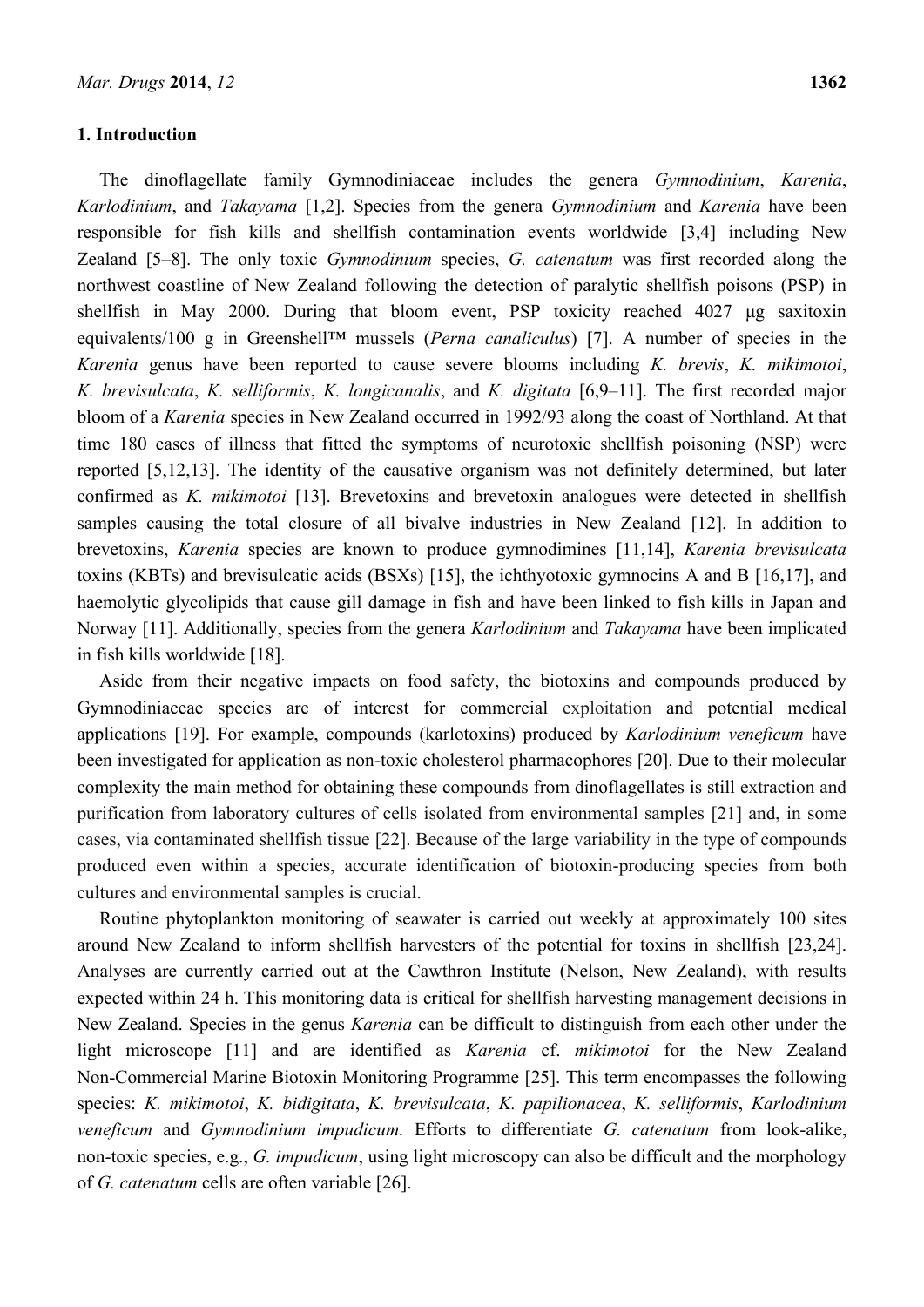The rapid and accurate identification of toxin-producing dinoflagellate species is essential to assess the risk of bloom formation that can negatively impact human health, marine ecosystems, and aquaculture activities [27–30], and to aid with isolation of the valuable bioactive compounds produced by these species [19]. Monitoring programmes typically involve microscopic examination of water samples, which requires considerable taxonomic experience [31]. Additionally, the species of interest may only occur as a minor component of the community and it can be difficult to morphologically differentiate between toxic and non-toxic species or even strains, e.g., the *Alexandrium tamarense* species complex [32]. In recent years the application of molecular methods for the detection of dinoflagellate species has increased, as these methods are generally rapid, species-specific and do not require specialised expertise [33]. Various molecular methods have been utilised for dinoflagellate detection each with its own advantages and disadvantages [31,33,34], including most commonly: fluorescence *in situ* hybridisation assay (FISH) [26,35,36], sandwich hybridisation assay (SHA) [26,37,38], and traditional or real-time polymerase chain reaction (PCR) [39–47]. Several types of real-time PCR assays with differing levels of specificity have been developed and positive reactions are detected either with a fluorescent reporter probe (e.g., hydrolysis probes, molecular beacons, locked-nucleic acid bases (LNA)) or a double-stranded DNA-binding dye (e.g., SYBR green). More recently, microarray technologies have demonstrated the ability to detect numerous species simultaneously [48,49].

This study describes the development and optimisation of eight real-time PCR assays, all targeting the large subunit ribosomal RNA (LSU rRNA) gene, for the detection of a range of toxic and morphologically similar non-toxic *Karenia*, *Gymnodinium*, *Karlodinium*, and *Takayama* species to assist with toxic dinoflagellate monitoring programmes [24] as well as chemical and ecological research.

## **2. Results and Discussion**

In this study eight real-time PCR assays were developed for the dinoflagellate species *Gymnodinium aureolum*, *G. catenatum*, *Karenia brevisulcata*, *K. mikimotoi*, *K. papilionacea*, *K. umbella*, *Karlodinium veneficum*, and *Takayama tasmanica*, all targeting the D1-D3 region of LSU rRNA gene. Designed assays ranged from 93 to 232 bp in length (Table 1). All of the assays, except for the *G. aureolum* assay, amplified only the target species as determined via cross-reactivity testing with strains listed in Table 2. The *in silico* analysis using NCBI blast also showed that primers and probes did not match with other species. Positive results for the *G. aureolum* assay were obtained for the strains *Gymnodinium* sp. (CAWD71), *G. chlorophorum* (CAWD62) and *G.* cf. *microreticulatum* (CAWD191). However, the assay did not cross-react with *K. mikimotoi*. The assay was primarily developed to differentiate the non-toxic *G. aureolum* from the morphologically similar toxic *K. mikimotoi* and so is still useful for this purpose.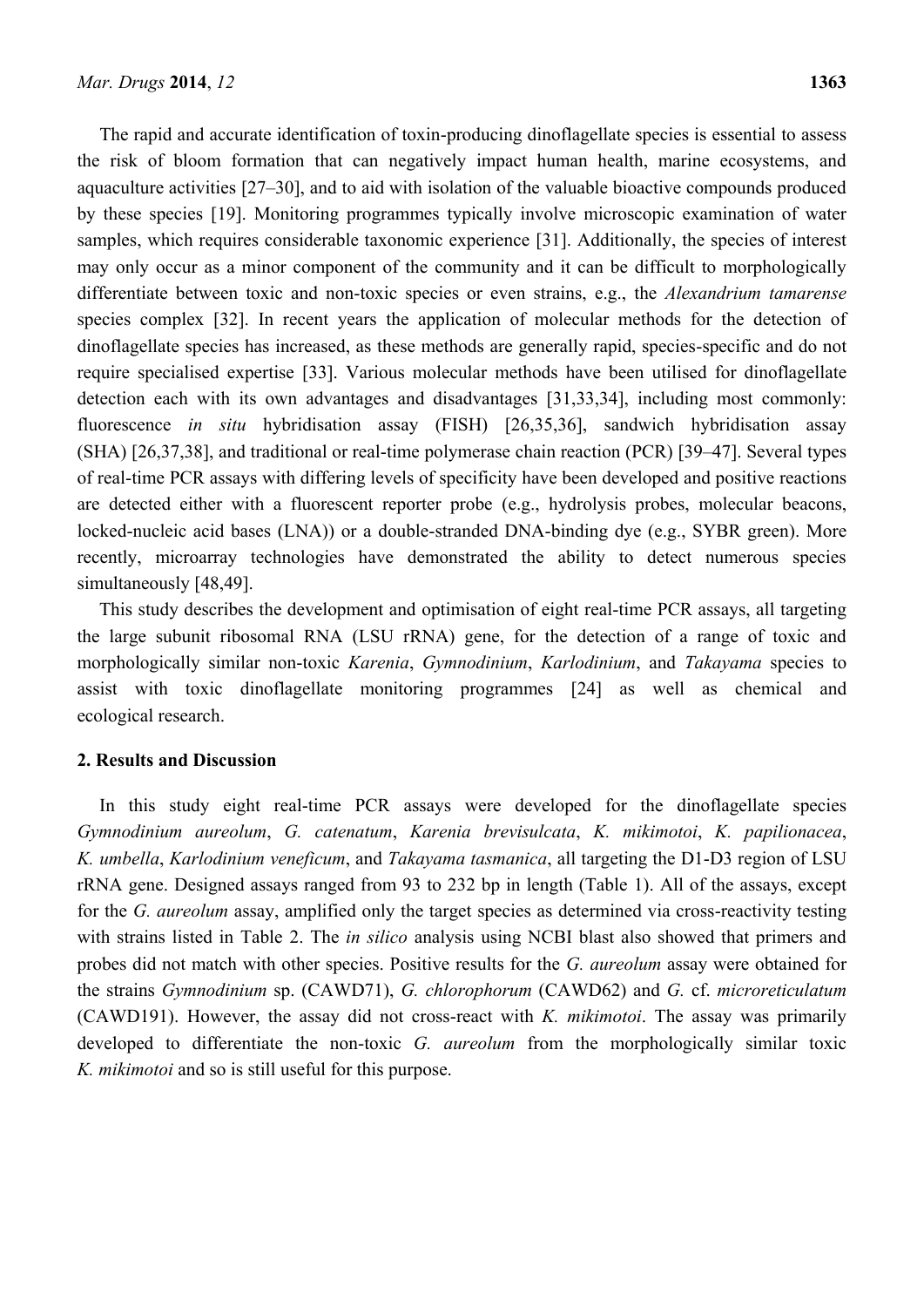| <b>Target Species</b> | <b>Primer Name and Sequence</b>                 | <b>Product Size (bp)</b> | <b>Final Concentration</b> |
|-----------------------|-------------------------------------------------|--------------------------|----------------------------|
| Gymnodinium aureolum  | GA519-F: GGACATGGTAGCCTGCC                      |                          | 500 nM                     |
|                       | GA683-R: GTCAGGAAGGTGCTCAGC                     | 153                      | 500 nM                     |
|                       | GA560-P: 6FAM-CAGAACTCACTGTCATATTGCTCCTCC-BHQ-1 |                          | $50 \text{ nM}$            |
| Gymnodinium catenatum | GC397-F: CTTGGTGAGATTGTCGCAC                    |                          | 500 nM                     |
|                       | GC471-R: GCAAGAAACATCACACCGA                    | 93                       | 1000 nM                    |
|                       | GC426-P: 6FAM-TGATCACCTTCTATTCCAGCGAAAGC-BHQ-1  |                          | 80 nM                      |
| Karenia brevisulcata  | KBS460-F: GATCTGGATGCGATACTGAAT                 |                          | 300 nM                     |
|                       | KBS585-R: AGCACTGCTACAAGACATATAA                | 153                      | 900 nM                     |
|                       | KBS544-P: 6FAM-TGACTGAATGTCCCTAGTTGAACTC-BHQ-1  |                          | 50 nM                      |
| Karenia mikimotoi     | KM541-F: CGAGTGACTGAATGTCCTCA                   |                          | 500 nM                     |
|                       | KM645-R: CCAACAACCTTCATGCAGAG                   | 112                      | 250 nM                     |
|                       | KM578-P: 6FAM-CTACCAGACACACAGAGAGCAG-BHQ-1      |                          | 50 nM                      |
| Karenia papilionacea  | KP449-F: TCTGGATGCGATACTGGTTG                   |                          | $1000 \text{ nM}$          |
|                       | KP682-R: TACTTATGTCAAGGATGTGTTC                 | 232                      | 750 nM                     |
|                       | KP630-P: 6FAM-CTTGTTAGTTACCTGGCATGAGAC-BHQ-1    |                          | $125 \text{ nM}$           |
| Karenia umbella       | KU480-F: ATGTCAACGTCAGTTCACAAT                  |                          | 750 nM                     |
|                       | KU623-R: GCACGAGACGAGGCTTA                      | 161                      | 250 nM                     |
|                       | KU542-P: 6FAM-TTCGACTAGGCACATTCAGTCAC-BHQ-1     |                          | $50 \text{ nM}$            |
| Karlodinium veneficum | KV590-F: TGCCTGGTAGAACTCATGTC                   |                          | 1000 nM                    |
|                       | KV672-R: ACGAGTAACAGAAGCTACAAG                  | 100                      | 1000 nM                    |
|                       | KDV640-P: 6FAM-TGTTCTCATTACCTGCGTCTGGG-BHQ-1    |                          | 50 nM                      |
| Takayama tasmanica    | TT533-F: ACTTCTGGGTGACTGAACGT                   |                          | $100 \text{ nM}$           |
|                       | TT665-R: CCACGTCCTGTCCCATGC                     | 134                      | $1000$ nM                  |
|                       | TT616-P: 6FAM-CTGGGCTTTGTTCACTGCTCTTAA-BHQ-1    |                          | $125 \text{ nM}$           |

|  |  |  | Table 1. Sequences of primers and probes designed in this study including optimised final concentrations for real-time PCR assays. |  |  |  |  |  |  |
|--|--|--|------------------------------------------------------------------------------------------------------------------------------------|--|--|--|--|--|--|
|--|--|--|------------------------------------------------------------------------------------------------------------------------------------|--|--|--|--|--|--|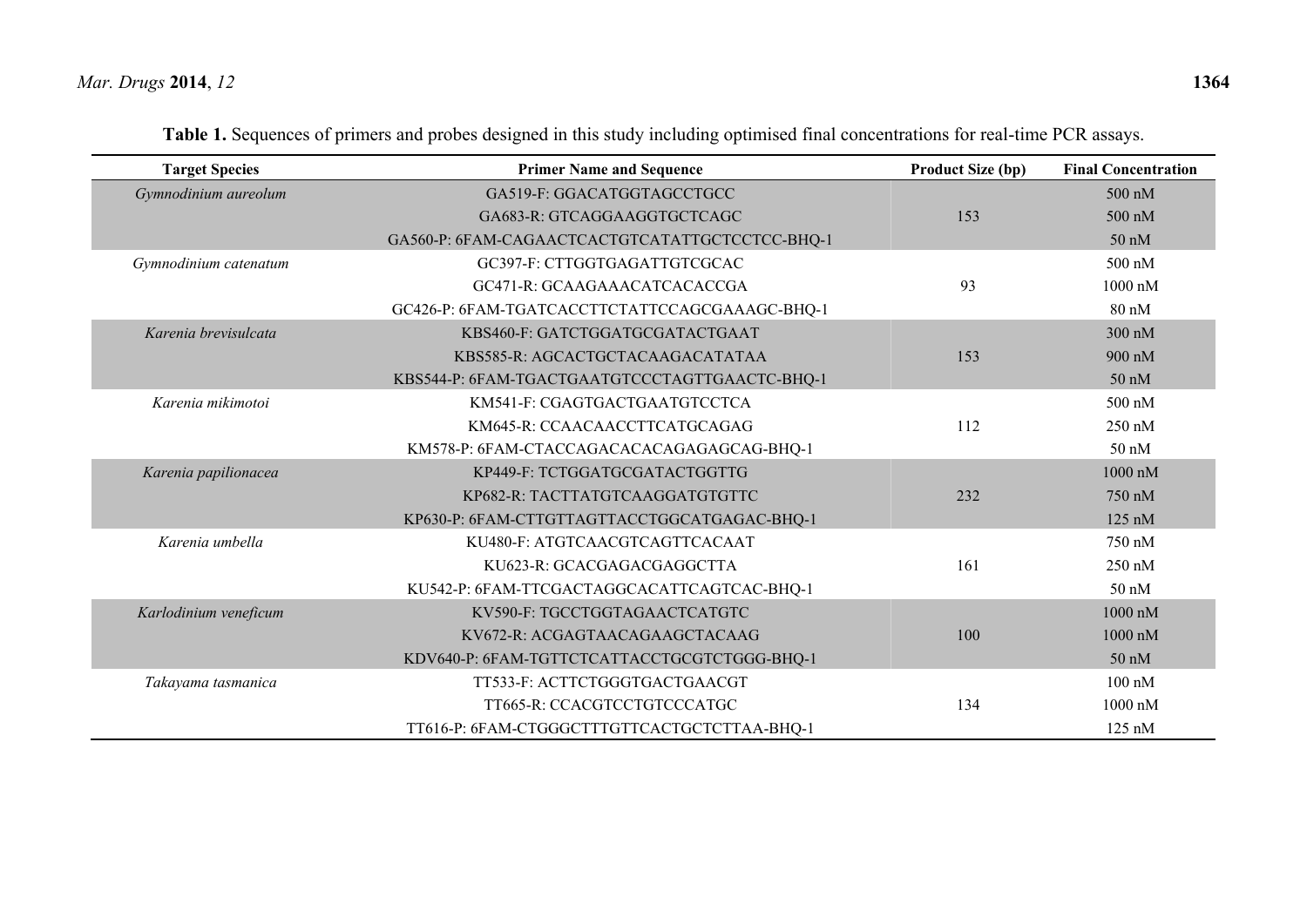**Table 2.** The dinoflagellate strains with corresponding Cawthron Institute Culture Collection of Micro-algae (CICCM) codes used in this study. Accession numbers included are for sequences from the target species used to design the real-time PCR assays.

| <b>Species Name</b>              | <b>CICCM Code</b>          | <b>Accession Number</b> |
|----------------------------------|----------------------------|-------------------------|
| Gymnodinium aureolum             | CAWD59, 87                 | AY947659                |
| Gymnodinium catenatum            | CAWD102, 101, 109, 126     | AY036128                |
| Gymnodinium cf. impudicum        | CAWD139                    |                         |
| Gymnodinium cf. microreticulatum | CAWD191                    |                         |
| Gymnodinium chlorophorum         | CAWD62                     |                         |
| Gymnodinium impudicum            | CAWD03                     |                         |
| Gymnodinium instriatum           | CAWD137                    |                         |
| Gymnodinium simplex              | CAWD86                     |                         |
| Gymnodinium sp.                  | CAWD172                    |                         |
| Karenia bidigitata               | CAWD <sub>80</sub>         |                         |
| Karenia brevis                   | CAWD08                     |                         |
| Karenia brevisulcata             | CAWD82                     | AY243032                |
| Karenia mikimotoi                | CAWD63, 117, 133, 134, 192 | U92249                  |
| Karenia papilionacea             | CAWD91                     | U92252                  |
| Karenia selliformis              | CAWD79                     |                         |
| Karenia umbella                  | CAWD131, 65                | AY947664                |
| Karlodinium veneficum            | CAWD84                     | AY947665                |
| Takayama helix                   | CAWD128                    |                         |
| Takayama tasmanica               | CAWD115                    | AY947669                |

**Figure 1.** Mean A260/A280 ratios and cycle threshold (C*t*) values for replicate DNA extractions of *Karenia mikimotoi*. Error bars are ± standard error of three replicate DNA extractions.



**DNA extraction method**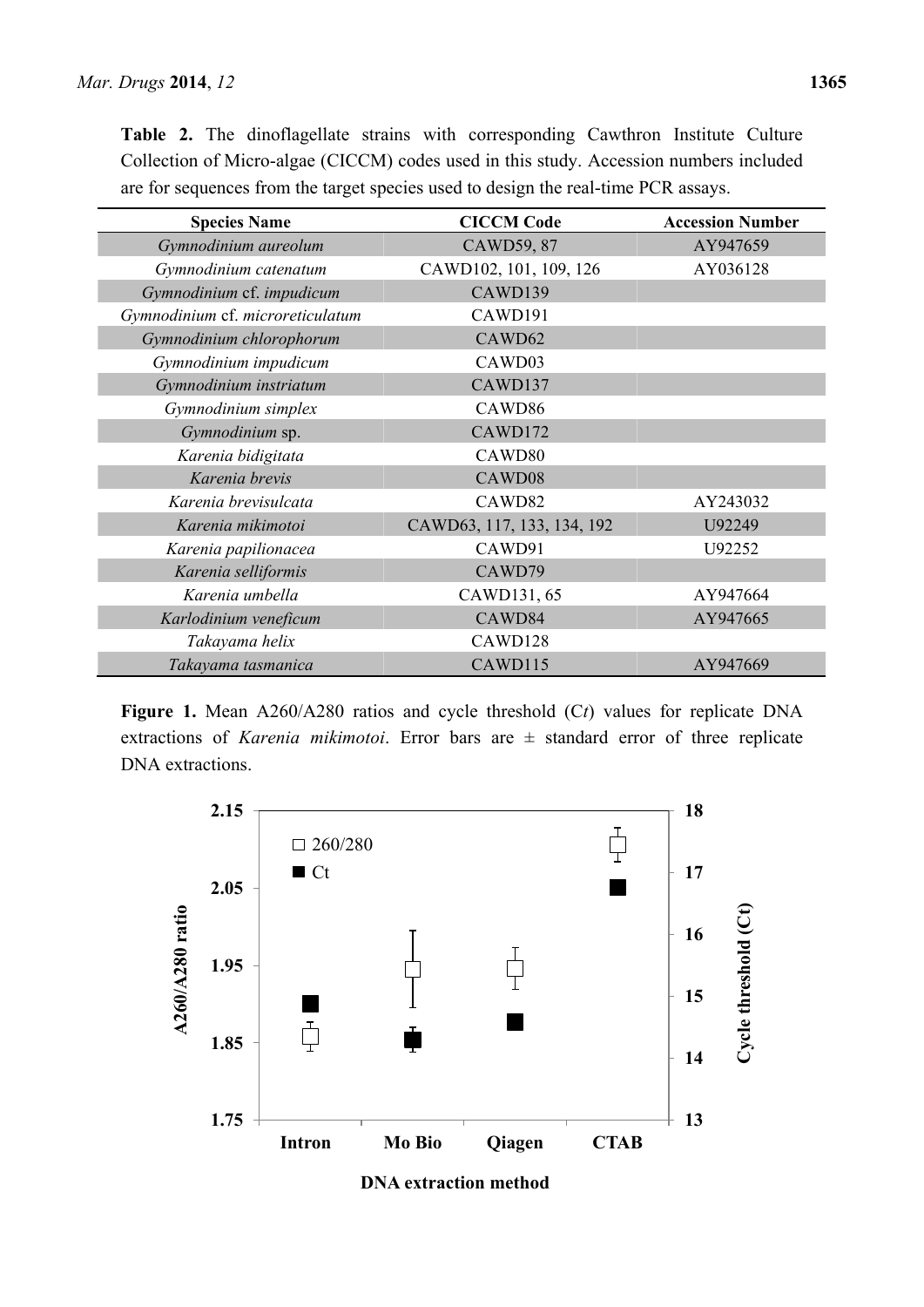The assays all had various optimised primer and probe concentrations (Table 1). The DNA extraction method that gave the best A260/A280 ratios and lowest Ct values was the PowerSoil® DNA isolation kit (Mo Bio, Carlsbad, CA, USA) (Figure 1). The PowerSoil® DNA isolation kit was also selected as these kits are optimised for the removal of environmental PCR inhibitors and environmental samples showed no evidence of PCR inhibition.

The real-time PCR assays had a linear range of detection six to eight orders of magnitude with a limit of detection (LOD) well below one cell for all assays (Table 3). This is similar to the LOD reported for other real-time PCR assays for Gymnodiniaceae species [50,51]. The amplification efficiency of all assays was between 93% and 106% (Table 3).

| <b>Target Species</b> | Lower Limit of Detection (Cells/Reaction, 1 s.f.) Amplification Efficiency |         | $R^2$ Value |
|-----------------------|----------------------------------------------------------------------------|---------|-------------|
| K. mikimotoi          | 0.007                                                                      | $101\%$ | 1.00        |
| K. umbella            | 0.09                                                                       | 105%    | 0.99        |
| K. papilionacea       | 0.2                                                                        | 95%     | 0.99        |
| K. brevisulcata       | 0.2                                                                        | 102%    | 0.99        |
| K. veneficum          | 0.3                                                                        | 93%     | 0.98        |
| G. catenatum          | 0.006                                                                      | 106%    | 1.00        |
| G. aureolum           | 0.006                                                                      | 105%    | 0.99        |
| T. tasmanica          | 0.09                                                                       | 102%    | 1.00        |

**Table 3.** Range of detection, amplification efficiency and  $R^2$  values.

For the last two decades, species belonging to the family Gymnodiniaceae have caused a number of toxic events along the New Zealand coastline. Additionally, blooms of these species have caused major damage to marine ecosystems and aquaculture internationally during the past 60 years [15]. All assays developed in this study are regularly utilised by the micro-algae laboratory at the Cawthron Institute for confirmation of species identification during routine examination of samples as part of the New Zealand Marine Phytoplankton Monitoring Programme [24]. The identification of *Karenia* species by LM is particularly difficult and thus cells in field samples are often identified as *K.* cf. *mikimotoi*. The conclusive identification of a potentially toxic species is most difficult when cell concentrations are low or the species is rarely encountered in routine monitoring. For example, in 1998 the southern coast of the North Island of New Zealand experienced a severe HAB, which devastated almost all the marine life in Wellington Harbour [52]. A new *Karenia* species was isolated from the bloom and named *Karenia brevisulcata*. This species is similar in morphology to other *Karenia*  species and has never been reported since. If this species were to bloom again it could have devastating impacts on marine ecosystems, aquaculture activities and human health. Additionally, the toxins produced by this and other *Karenia* species are novel bioactive compounds of great interest [15]. Accurate and early identification is vital and the assays designed in this study enable the conclusive identification of species from environmental samples with results available the same day as sample receipt. This is an important consideration for routine monitoring programmes that require a 24-h turn-around for results, but also for the mining of environmental samples for specific bioactive compound producers.

The copy number of the LSU rRNA gene per cell was determined for *G. catenatum*. The standard curve of serially diluted PCR product had a regression equation of  $y = -3.17 + 19.60x$ ,  $R^2 = 1.0$  and an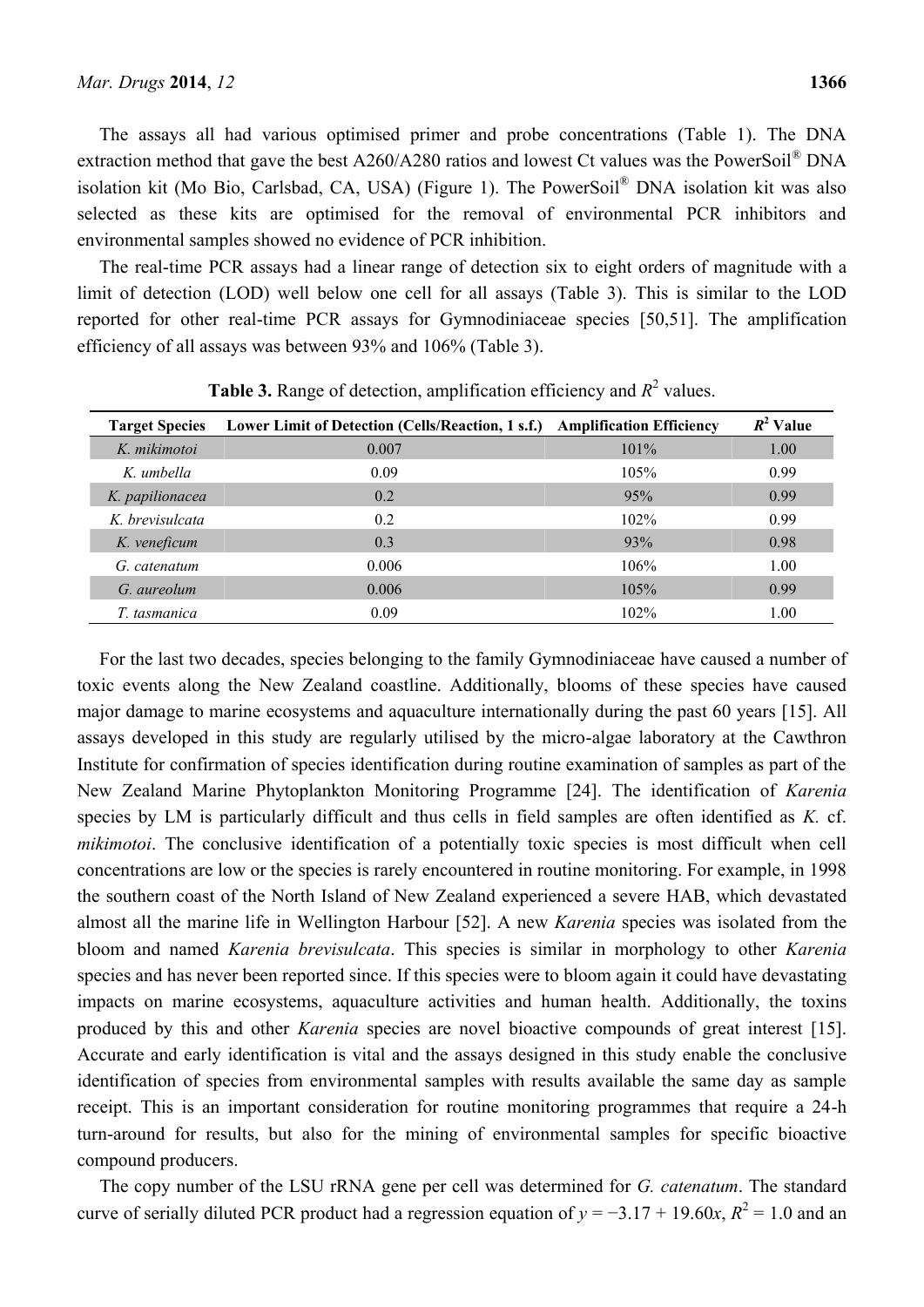amplification efficiency of 107%. This is similar to the regression curve and amplification efficiency of the standard curve generated by cell number (Table 3). The mean copy number of the cultured strain was  $20,800 \pm 1566$  copies per cell cell. This is comparable to values calculated for other dinoflagellate species [43,46,53]. The estimated LSU rRNA gene copy number calculated in this study also corresponds to the finding from Godhe *et al.* [54] that found the number of rDNA copies per cell is significantly correlated to the biovolume of dinoflagellate cells  $(y = -0.61 + 1.22x, R^2 = 0.75;$  $x = \log r$ DNA molecules cell<sup>-1</sup>,  $y = \log r$  biovolume  $\mu$ m<sup>3</sup> cell<sup>-1</sup>). The average biovolume of *G. catenatum* cells from the culture used to calculate copy number was  $38,438 \mu m^3$ , which equates to 23,335 copies of rDNA molecules cell<sup>-1</sup> from the regression equation in Godhe *et al.* [54].

The *G. catenatum* assay was further developed for quantification to demonstrate the potential for the analysis of environmental samples and in response to the detection of naturally occurring cells in Manukau Harbour, New Zealand. The saxitoxin producing species *G. catenatum* was first detected in New Zealand in 2000 [7], although there is some evidence that this species may have been present in New Zealand prior to this, with a large range expansion in 2000 [8]. *Gymnodinium catenatum* has increased its geographic range around the entire North Island coastline of New Zealand over the last 12 years, and regular blooms are common in some areas (New Zealand Food Safety Authority, [55]). The ability to differentiate *G. catenatum* from morphologically similar, non-toxic species (e.g., *G. impudicum*) during routine monitoring using LM can be difficult, particularly at the onset of blooms when only a few individual cells per litre are present in seawater samples. Additionally, the morphology of *G. catenatum* cells can also be variable and be present as either single cells or chains [26].

Estimates of *G. catenatum* cells per litre determined by the real-time PCR assay were generally similar to or slightly fewer than LM estimates, except at low levels below the limit of detection for LM (Figures 2 and 3). Real-time PCR cell estimates ranged between 70% and 108% of LM cell estimates. This is comparable to what has been found for other real-time PCR assays [50] and has been proposed to be due to factors such as DNA recovery, PCR inhibitors and the exponential nature of PCR [46]. To test for PCR inhibition, the DNA extracts were diluted 1:10 and re-amplified. This did not alter the results and the assay successfully detected cell numbers ranging from below 10 cells per reaction to over 5000 cells per reaction in the spiked samples, which equated to 700 to over 600,000 cells per litre. For natural samples the assay detected a range of cell estimates from 0.07 to 16 cells per reaction, which equated to 3 to 1528 cells per litre. The sample size analysed by the two methods was very different (*i.e.*, 10 mL *versus* 300 mL) and as *G. catenatum* can occur as both single cells and chains of variable length (more than 60 cells/chain) [7] reliable subsampling can be difficult. LM analysis did not detect *G. catenatum* from samples collected in Manukau Harbour on the 23 September 2012, but the real-time PCR assay detected approximately three cells per litre (Figure 3). All positive environmental samples from Manukau Harbour were sequenced and sequences were identical. Using blastn searches, the highest homology found was with *G. catenatum* (e.g., GenBank acc. no. AY036128, coordinates 395-487: query coverage = 100%, E-value =  $5 \times 10^{-15}$ , percent identity  $= 100\%$ ). Due to the difficulties in thoroughly testing all assays for specificity, we recommend DNA sequencing to confirm species identification especially during the initial stages of assay development.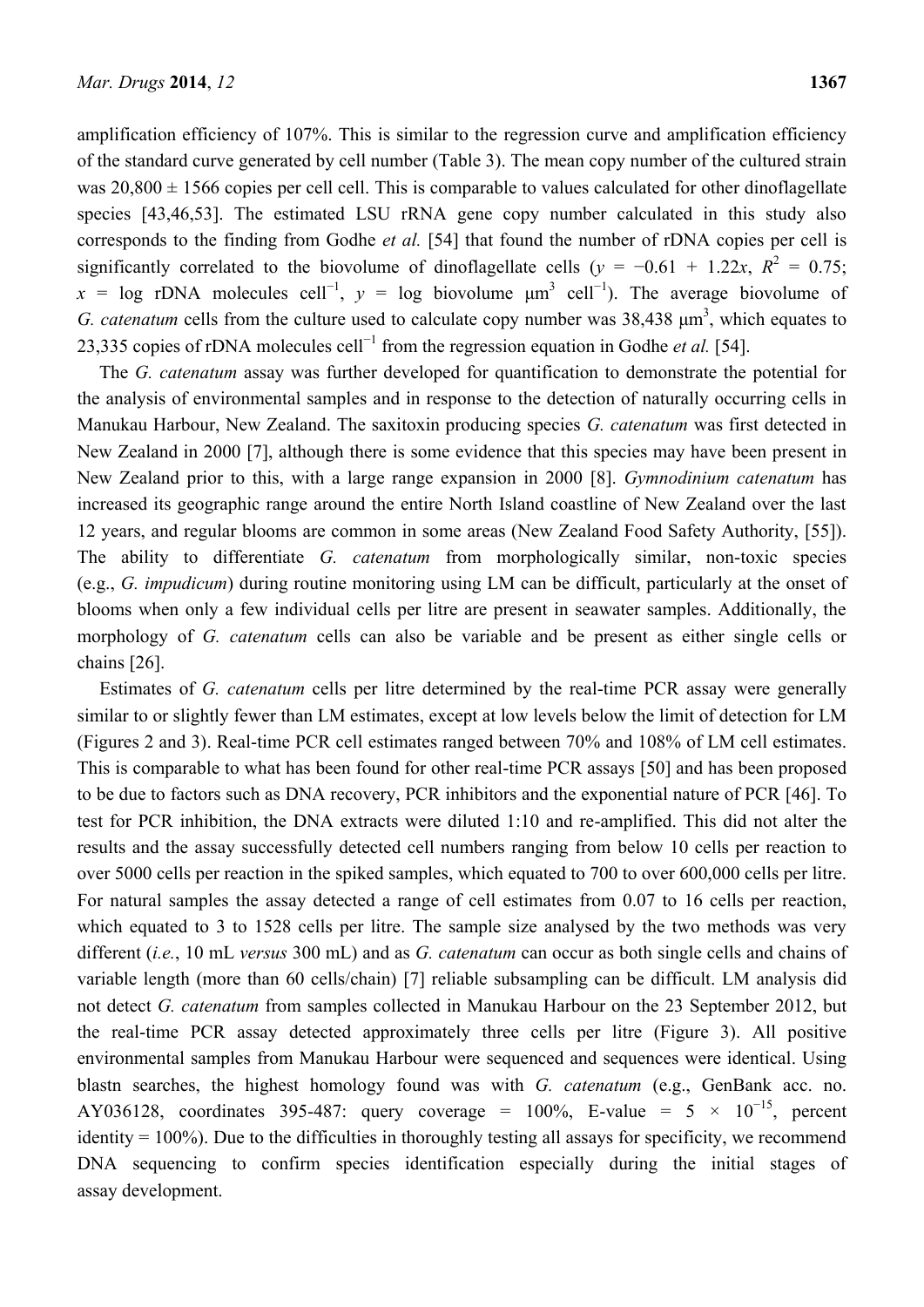**Figure 2.** *Gymnodinium catenatum* cell number estimates by real-time PCR and light microscopy (LM) from natural phytoplankton samples spiked with cultured *G. catenatum* cells. Error bars are ±standard error from triplicate LM analyses and real-time PCR assays.



**Figure 3.** *Gymnodinium catenatum* cell number estimates by real-time PCR and light microscopy (LM) from samples collected at Manukau Bay, New Zealand. Error bars are ±standard error from replicate real-time PCR assays.



The *G. catenatum* quantitative real-time PCR assay not only enabled conclusive identification but also detected the presence of cells at the LOD for LM. In this study the analysis of samples by LM and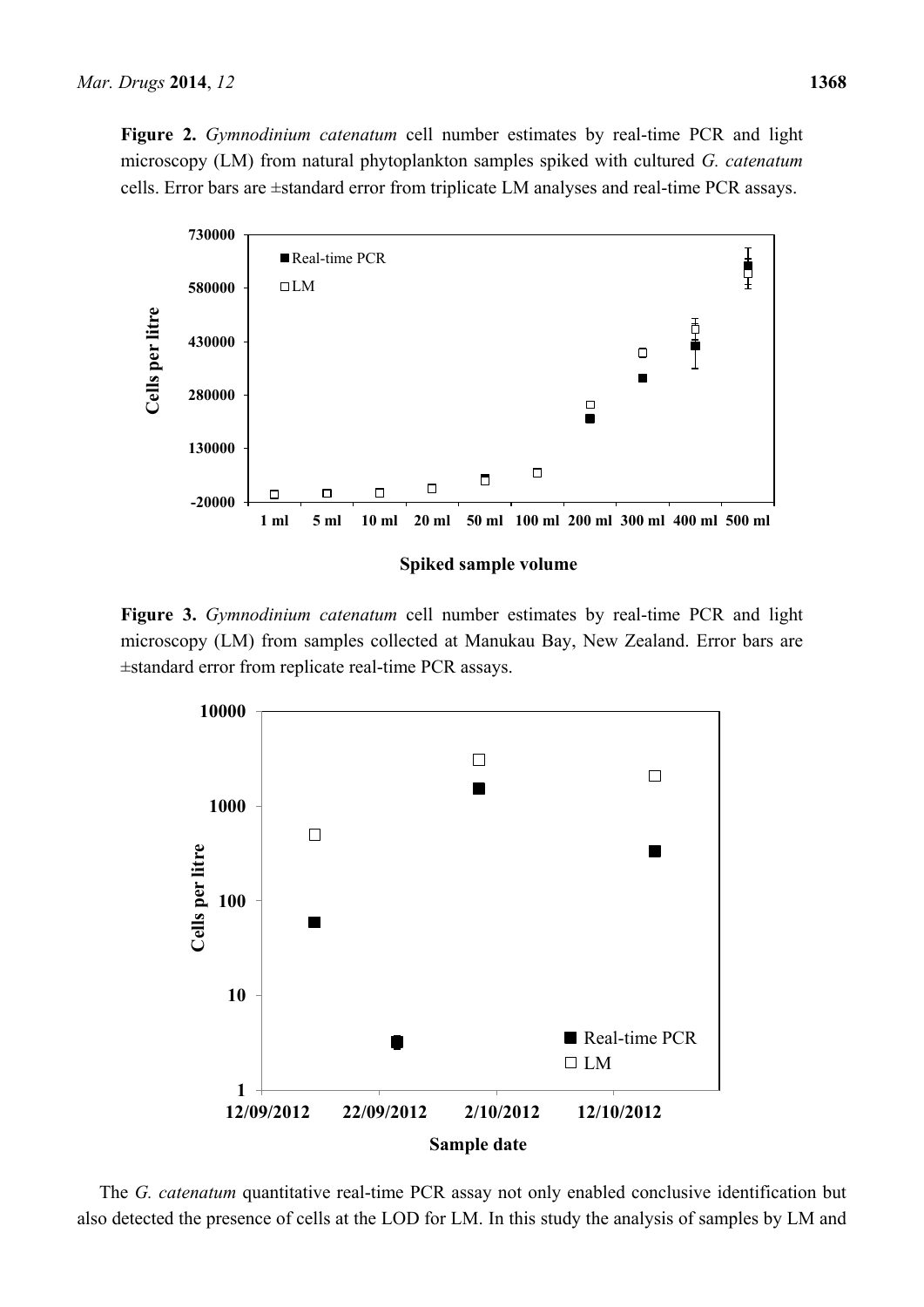Utermöhl chambers has a lower LOD of 100 cells per litre [31]. This is at the threshold for triggering toxin testing in shellfish. As the real-time PCR assay has a LOD of less than one cell, *G. catenatum*  could be reliably detected in field samples that were negative using LM. This lower LOD allows far greater forewarning of potentially toxic blooms for shellfish harvesters.

## **3. Experimental Section**

#### *3.1. Culture Maintenance*

Dinoflagellate cultures (Table 2) were maintained in GP, 50% GP [56], or F/2 [57] medium at 100 µmol photons  $m^{-2} s^{-1}$  (14:10 h light:dark), 19 °C ( $\pm 1$  °C). The Cawthron Institute Culture Collection of Micro-algae (CICCM) provided the strains used in this study (Table 2). Cultures were harvested during exponential growth phase for assay optimisation or cross-reactivity testing.

#### *3.2. DNA Extraction*

Exponentially growing cultures of *Karenia mikimotoi* (CAWD63, CAWD117, CAWD133, CAWD134, CAWD192) were pooled and twelve 30 mL subsamples were filtered (Durapore membrane filters, 0.45 µm, Millipore, Billerica, MA, USA) and frozen overnight (−20 °C). DNA extraction was assessed using four methods (three replicates of each); (i-genomic CTB DNA extraction mini kits (Intron, Gyeonggi-do, South Korea), PowerSoil® DNA isolation kit (Mo Bio, Carlsbad, CA, USA), DNeasy mini plant kit (Qiagen, Alameda, CA, USA), and a cetyltrimethylammonium bromide (CTAB) method [58]. All DNA extractions were eluted into 50 μL and quantified using a NanoPhotometer (Implen, Munich, Germany) to check for DNA quantity and quality (A260/A280 ratio). Each DNA extraction was assessed using 10 ng of *K. mikimotoi* genomic DNA with the real-time PCR conditions described above.

#### *3.3. Primers and Probe Design for Real-Time PCR Assays*

The target positions for forward and reverse primers and the hydrolysis probes were designed using a multiple LSU rRNA gene (D1-D3 region) alignments (ClustalW) [59] of the target species and sequences from closely related species obtained from GenBank. Separate assays were designed for the detection of eight species including *Gymnodinium aureolum*, *G. catenatum*, *Karenia brevisulcata*, *K. mikimotoi*, *K. papilionacea*, *K. umbella*, *Karlodinium veneficum*, and *Takayama tasmanica*. The specificity of the primer sequences was then confirmed using BLAST (Basic Local Alignment Search Tool) at NCBI (National Centre for Biotechnology Information). The hydrolysis probes were synthesized (GeneWorks, Adelaide, Australia) with 6-FAM reporter dye at the 5′-end and Black Hole Quencher 1 at the 3′-end (Table 1).

#### *3.4. Real-Time PCR Assay Optimisation, Specificity and Sensitivity*

Real-time PCR assays were optimised on a Rotor-Gene 6000 (Corbett, Sydney, NSW, Australia), using genomic DNA extracted from an exponentially growing culture of the target species. The optimised assays consisted of a 20 μL reaction containing 10 μL of Platinum® Quantitative PCR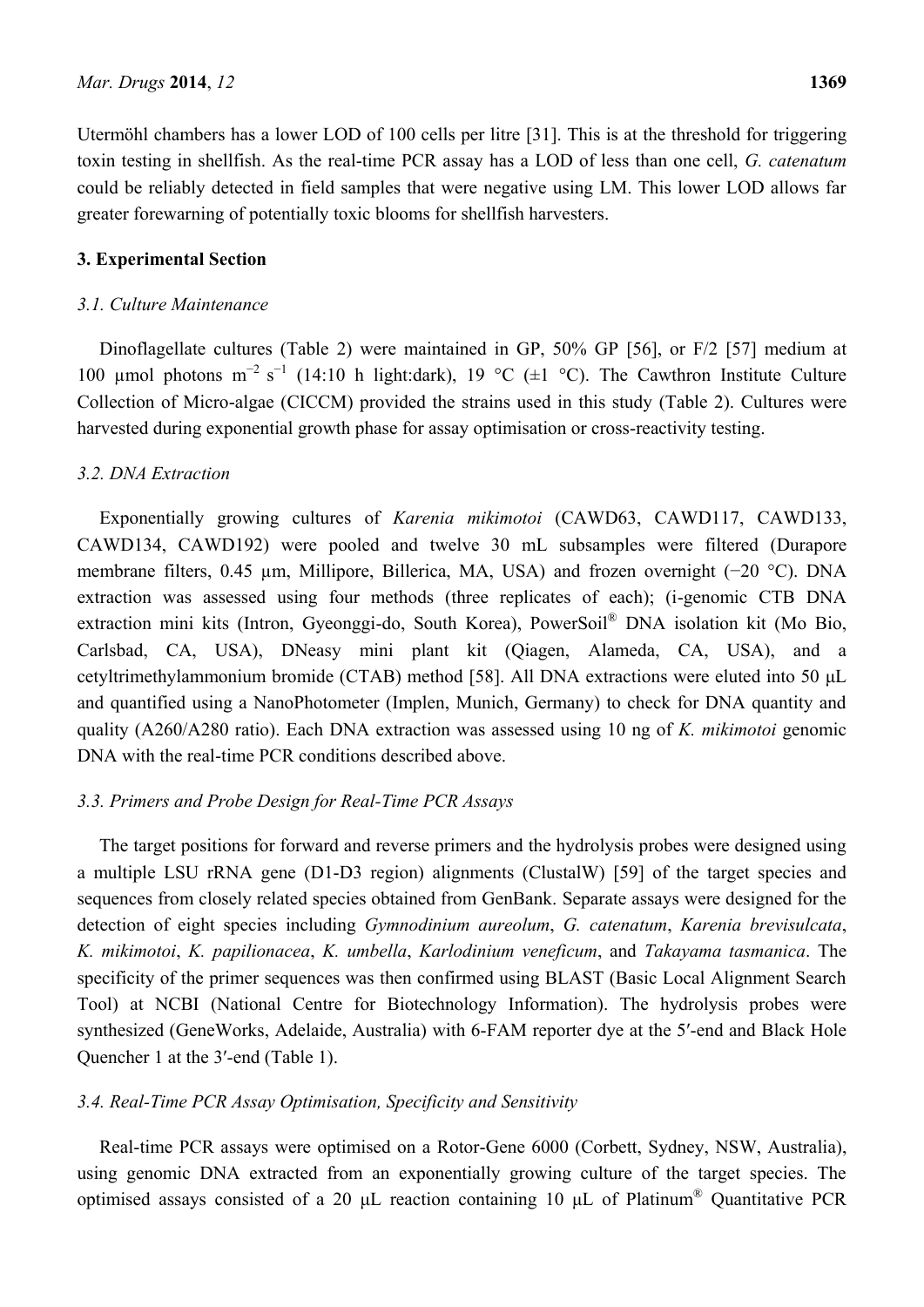SuperMix-UDG (Invitrogen, Carlsbad, CA, USA), 0.8 μg non-acetylated bovine serum albumin (BSA; Sigma-Aldrich, Auckland, New Zealand), and 10 ng of DNA template. Optimised primer and probe concentrations for each assay are shown in Table 1. All PCR reactions in this study were set up manually and all included no template control reactions. Assays were run in clear 0.2 mL thin-wall PCR tubes (Axygen, Union City, CA, USA). All assays had an optimised annealing temperature of 60 °C and PCR cycling conditions were: 50 °C for 2 min, 95 °C for 2 min and 45 cycles of 95 °C for 15 s and 60 °C for 45 s.

The specificity of each assay was verified using DNA from closely related species (Table 2). DNA from each species (10 ng) was used in the real-time PCR assays as described above. The sensitivity of each assay was evaluated with genomic DNA extracted using PowerSoil® DNA isolation kits from known cell concentrations of the target species. The amplification efficiency of the assay was determined by using serially diluted genomic DNA samples (analysed in duplicate) ranging from approximately 100,000 to 1  $\times$  10<sup>-4</sup> cells per reaction and the corresponding cycle threshold (Ct) data.

#### *3.5. Determination of Copy Number and Quantification of the* Gymnodinium catenatum *Assay*

The assay specific for *G. catenatum* was further developed in order to demonstrate the potential for quantification of field samples. DNA was extracted from replicate samples of known numbers of cells of the CAWD126 strain of *G. catenatum*. Cell concentrations of culture were estimated during exponential growth phase using the Utermöhl technique [60]. Replicates samples consisting of 150,000 cells were were filtered (Durapore membrane filters, 0.45 µm, Millipore, Billerica, MA, USA), frozen overnight (−20 °C) and transferred to the first tube of a PowerSoil<sup>®</sup> DNA isolation kit. These extractions were serially diluted and used to generate a standard curve of known cell number per reaction *versus* Ct data.

To estimate the LSU rRNA gene copy number per cell a dilution series of a known concentration of LSU rRNA gene PCR product, ranging from 1 to 0.001 ng was analysed together with extractions of known cell number from above. The number of molecules of PCR product was then determined by the formula:  $(A \times 6.022 \times 10^{23}) \times (660 \times B)^{-1}$ , with A being the concentration of the PCR product and B the length of the PCR product. The number of molecules in the extractions with known cell number was determined using the PCR product standard curve to obtain the copy number of the LSU rRNA gene per cell. The average biovolume of cells from the culture used was also calculated to determine the relationship between cell size and gene copy number following Godhe *et al.* [54].

## *3.6. Spiked Environmental and Natural Sample Testing*

The effectiveness of the real-time PCR assay for the identification and discrimination of *G. catenatum* from phytoplankton samples was examined using samples spiked with cultured cells. A surface seawater sample (10 L) was collected from Nelson Marina (Nelson, South Island, New Zealand). Different volumes (1, 5, 10, 20, 50, 100, 200, 300, 400 and 500 mL) of *G. catenatum* culture (mix of CAWD101, CAWD102, CAWD109 and CAWD126) were made up to one litre volume with the natural phytoplankton sample to create ten contrived samples. From the one litre samples triplicate 10 mL aliquots were preserved in Lugol's solution analysed by Light Microscopy (LM) and triplicate 300 mL aliquots were analysed using the real-time PCR assay. For real-time PCR analyses samples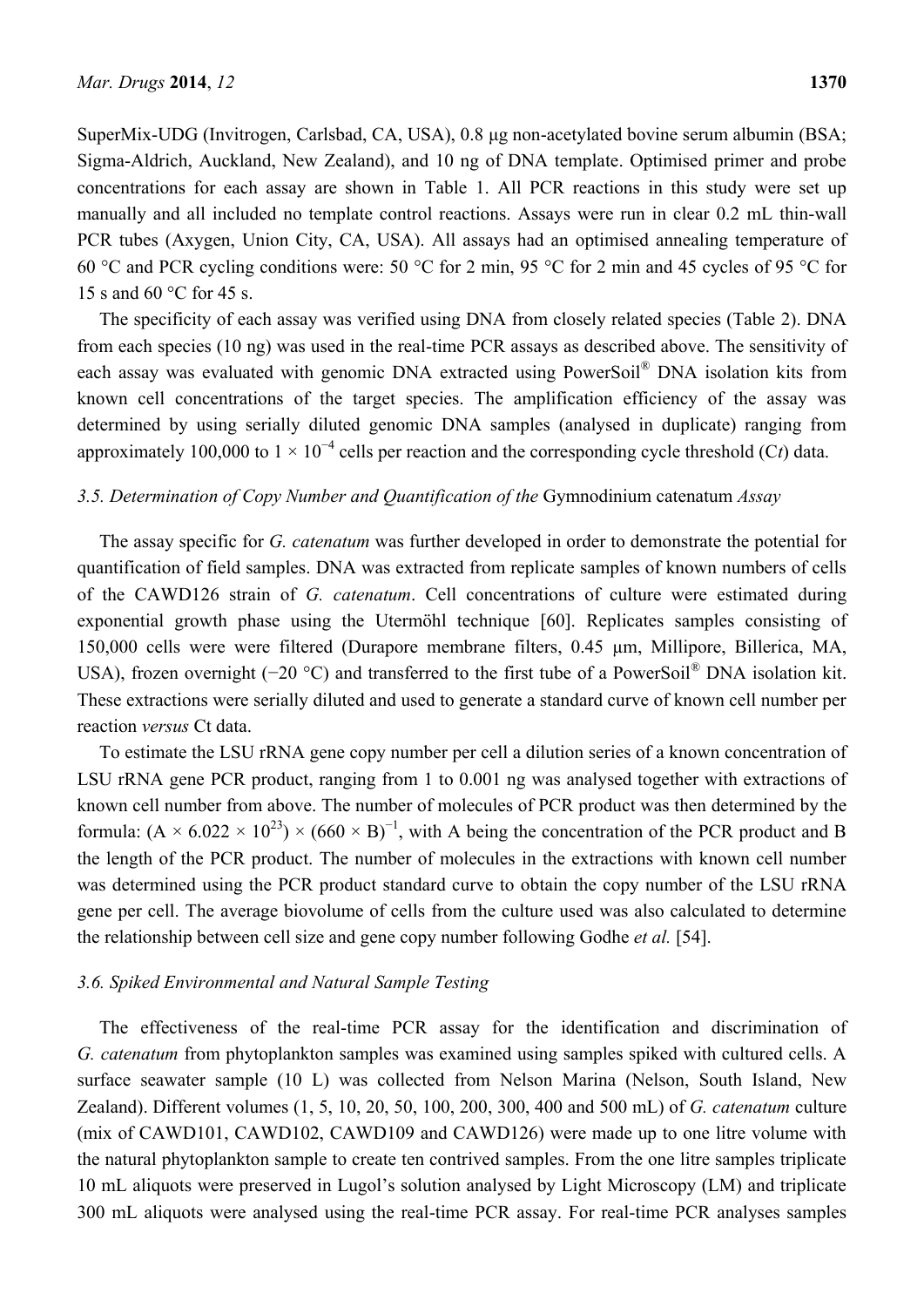were filtered and genomic DNA extracted with PowerSoil® DNA isolation kits (Mo Bio, Carlsbad, CA, USA) as described above. To estimate the abundance of *G. catenatum* in environmental samples C*t* values were used to calculate cell number per reaction based on the standard curve generated with the serial dilution of DNA extracts of known cell number (ranging from 6000 to 0.006 cells per reaction). The real-time PCR assays all included standard curves, positive controls, negative controls and blank extraction controls. DNA samples were also diluted 1:10 to determine evidence of PCR inhibition.

Samples were collected from Manukau Harbour (Auckland, North Island, New Zealand) as part of the New Zealand Marine Phytoplankton Monitoring Programme (by the New Zealand Food Safety Authority, Ministry for Primary Industries, Wellington, New Zealand). Unpreserved and preserved (Lugol's solution [60]) replicate samples were received within 24 h of collection. Grab samples (100 mL) from three depths (0, 3 and 6 m) were pooled (total 300 mL). *G. catenatum* cells were identified by LM and cell number estimates estimated using the Utermöhl technique [61] by the micro-algae laboratory at the Cawthron Institute, New Zealand (International Accreditation New Zealand: ISO 17025). One 10 mL subsample, from the pooled 300 mL, was analysed by LM for each environmental sample. For real-time PCR analysis the unpreserved grab samples filtered and genomic DNA extracted with PowerSoil<sup>®</sup> DNA isolation kits (Mo Bio, Carlsbad, CA, USA) as described above. The abundance of *G. catenatum* in environmental samples was calculated as above. Environmental samples were also PCR amplified for DNA sequencing (Sanger sequencing) to confirm positive results. PCR amplifications were carried out in 50 μL reaction volumes containing i-Taq 26 PCR master mix (25 μL; Intron, Gyeonggi-do, Korea), both forward and reverse primers (0.4 mM) and template (*ca.* 50–150 ng of DNA). Thermocycling conditions were the same as for real-time PCR. Amplification products were purified (AxyPrep PCR cleanup kits, Axygen, Union City, CA, USA) and sequenced in both directions using the primers from real-time PCR assay by an external contractor (University of Waikato DNA Sequencing Facility, Hamilton, New Zealand). The resulting sequences were compared to existing sequences in GenBank using the BLAST online software.

## **4. Conclusions**

At present real-time PCR is the most cost-effective, sensitive, and rapid molecular technique for the detection and quantification of dinoflagellates from environmental samples [62]. The assays developed in this study demonstrate great potential for aiding in monitoring programmes for both food safety purposes and rapid screening of samples for species of interest. These assays are all utilised regularly as part of the New Zealand Marine Phytoplankton Monitoring Programme [24], as support for LM analyses by confirming the identification of toxic species in water samples. However, as multiplexing techniques, sequencing technologies, genomic and bioinformatic resources all improve, it is likely that molecular techniques will be increasingly utilised for routine phytoplankton monitoring programmes [34,45,62].

#### **Acknowledgements**

We would like to thank K. Ponikla (Cawthron Institute) for technical support, L. MacKenzie for *Gymnodinium catenatum* measurements, and the Ministry of Primary Industries for kindly supplying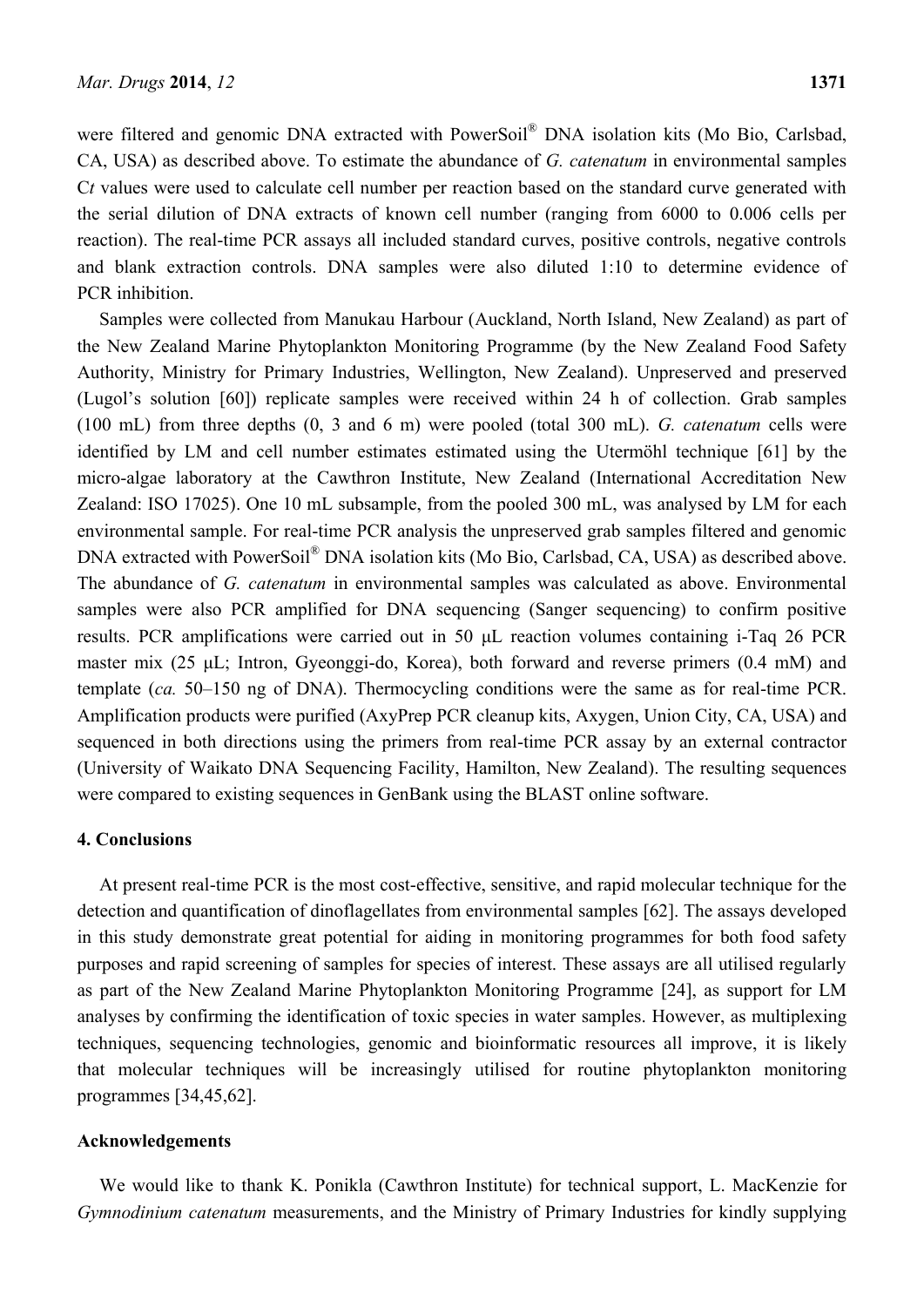the environmental samples. This work was supported by funding from the New Zealand Ministry of Science and Innovation, contract CAW0703.

## **Author Contributions**

K.F.S., L.L.R. and M.d.S. designed the experiments. M.d.S. designed the primers. K.F.S. collected the field samples except for samples collected by the New Zealand Food Safety Authority. K.F.S., M.d.S. and J.A. performed the laboratory work. K.F.S., L.L.R. and M.d.S. wrote the manuscript.

## **Conflicts of Interest**

The authors declare no conflict of interest.

## **References**

- 1. Daugbjerg, N.; Hansen, G.; Larsen, J.; Moestrup, O. Phylogeny of some of the major genera of dinoflagellates based on ultrastructure and partial LSU rDNA sequence data, including the erection of three new genera of unarmoured dinoflagellates. *Phycologia* **2000**, *39*, 302–317.
- 2. de Salas, M.F.; Bolch, C.J.S.; Botes, L.; Nash, G.; Wright, S.W.; Hallegraeff, G.M. *Takayama*  gen. nov (Gymnodiniales, Dinophyceae), a new genus of unarmored dinoflagellates with sigmoid apical grooves, including the description of two new species. *J. Phycol.* **2003**, *39*, 1233–1246.
- 3. Brand, L.E.; Campbell, L.; Bresnan, E. *Karenia*: the biology and ecology of a toxic genus. *Harmful Algae* **2012**, *14*, 156–178.
- 4. Taylor, F.J.R.; Fukuyo, Y.; Larsen, J.; Hallegraeff, G.M. Taxonomy of Harmful Dinoflagellates. In *Manual on Harmful Marine Microalgae*; Hallegraeff, G.M., Anderson, D.M., Cembella, A.D., Eds.; UNESCO Intergovernmental Oceanographic Commission: Pairs, France, 2003; pp. 389–432.
- 5. Rhodes, L.L.; Haywood, A.J.; Ballantine, W.J.; MacKenzie, A.L. Algal blooms and climate anomalies in north-east New Zealand, August–December 1992. *N. Z. J. Mar. Freshw. Res.* **1993**, *27*, 419–430.
- 6. Wear, R.G.; Gardner, J.P.A. Biological effects of the toxic algal bloom of February and March 1998 on the benthos of Wellington Harbour, New Zealand. *Mar. Ecol. Prog. Ser.* **2001**, *218*, 63–76.
- 7. MacKenzie, L.A.; Beauchamp, T. Gymnodinium catenatum *in New Zealand: A New Problem for Public Health and the Shellfish Industry*; Cawthron Institute: Nelson, New Zealand, 2002.
- 8. Irwin, A.; Hallegraeff, G.M.; McMinn, A.; Harrison, J.; Heijnis, H. Cyst and radionuclide evidence demonstrate historic *Gymnodinium catenatum* dinoflagellate populations in Manukau and Hokianga Harbours, New Zealand. *Harmful Algae* **2003**, *2*, 61–74.
- 9. Yang, Z.B.; Takayama, H.; Matsuoka, K.; Hodgkiss, I.J. *Karenia digitata* sp nov. (Gymnodiniales, Dinophyceae), a new harmful algal bloom species from the coastal waters of west Japan and Hong Kong. *Phycologia* **2000**, *39*, 463–470.
- 10. Yang, Z.B.; Hodgkiss, I.J.; Hansen, G. *Karenia longicanalis* sp nov. (Dinophyceae): A new bloom-forming species isolated from Hong Kong, May 1998. *Bot. Mar.* **2001**, *44*, 67–74.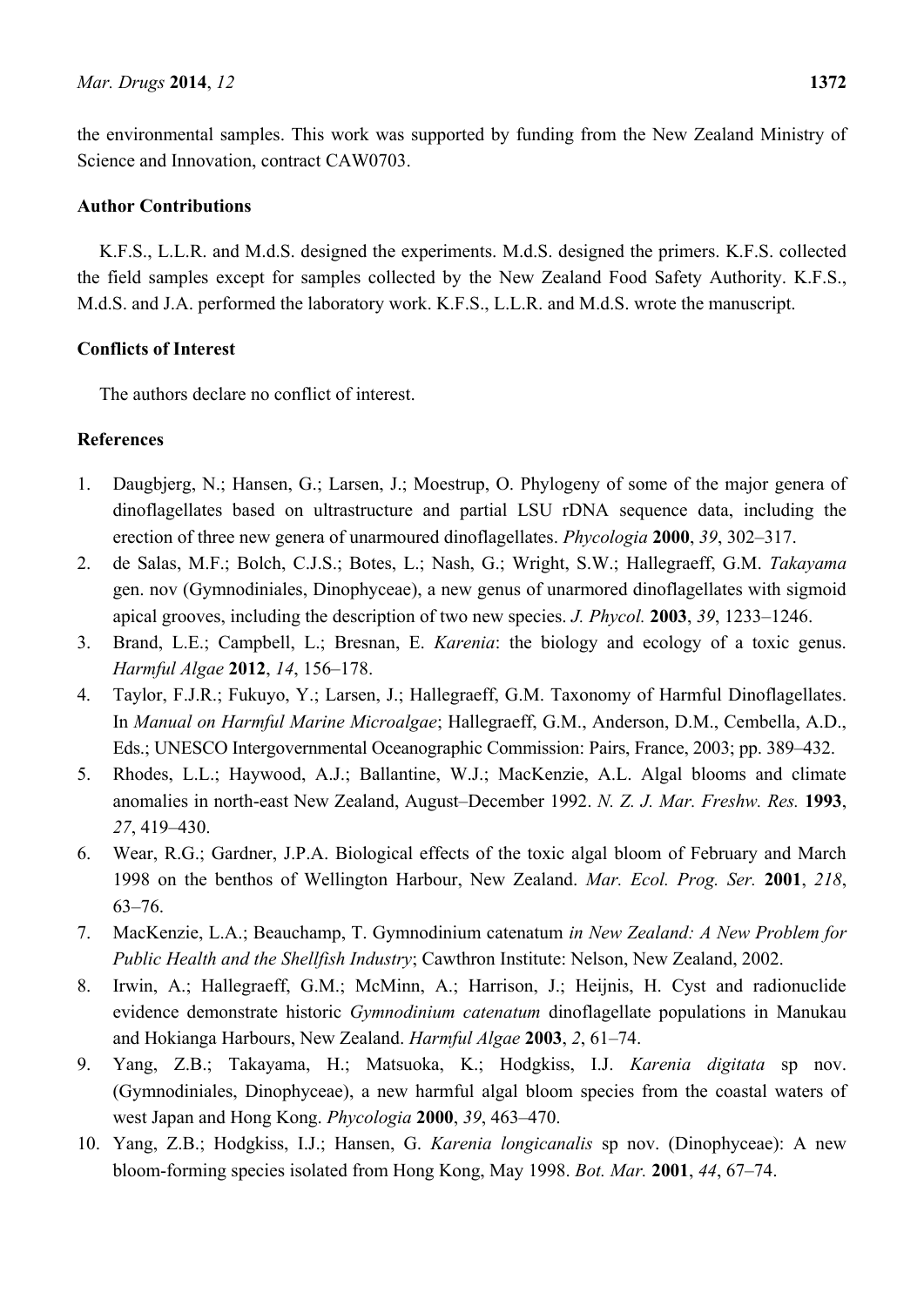- 11. Haywood, A.J.; Steidinger, K.A.; Truby, E.W.; Bergquist, P.R.; Bergquist, P.L.; Adamson, J.; MacKenzie, L. Comparative morphology and molecular phylogenetic analysis of three new species of the genus *Karenia* (Dinophyceae) from New Zealand. *J. Phycol.* **2004**, *40*, 165–179.
- 12. Jasperse, J.A. *Marine Toxins and New Zealand Shellfish: Proceedings of a Workshop on Research Issues, 10–11 June 1993*; Royal Society of New Zealand: Wellington, New Zealand, 1993.
- 13. Todd, K. *A Review of NSP Monitoring in New Zealand in Support of a New Programme*; Cawthron Report No. 660; Marine Biotoxin Technical Committee: Nelson, New Zealand, 2003.
- 14. MacKenzie, L.A.; Haywood, A.J.; Adamson, J.; Truman, P.; Till, D.; Seki, T.; Satake, M.; Yasumoto, T. Gymnodimine Contamination of Shellfish in New Zealand. In *Harmful and Toxic Algal Blooms*; Yasumoto, T., Oshima, Y., Fukuyo, Y., Eds.; Intergovernmental Oceanographic Commission of UNESCO: Paris, France, 1996; pp. 97–100.
- 15. Holland, P.T.; Shi, F.; Satake, M.; Hamamoto, Y.; Ito, E.; Beuzenberg, V.; McNabb, P.; Munday, R.; Briggs, L.; Truman, P.; *et al.* Novel toxins produced by the dinoflagellate *Karenia brevisulcata*. *Harmful Algae* **2012**, *13*, 47–57.
- 16. Satake, M.; Shoji, M.; Oshima, Y.; Naoki, H.; Fujita, T.; Yasumoto, T. Gymnocin-A, a cytotoxic polyether from the notorious red tide dinoflagellate, *Gymnodinium mikimotoi*. *Tetrahedron Lett.* **2002**, *43*, 5829–5832.
- 17. Satake, M.; Tanaka, Y.; Ishikura, Y.; Oshima, Y.; Naoki, H.; Yasumoto, T. Gymnocin-B with the largest contiguous polyether rings from the red tide dinoflagellate, *Karenia* (formerly *Gymnodinium*) *mikimotoi*. *Tetrahedron Lett.* **2005**, *46*, 3537–3540.
- 18. de Salas, M.F.; Bolch, C.J.S.; Hallegraeff, G.M. *Karlodinium australe* sp. nov. (Gymnodiniales, Dinophyceae), a new potentially ichthyotoxic unarmoured dinoflagellate from lagoonal habitats of south-eastern Australia. *Phycologia* **2005**, *44*, 640–650.
- 19. García Camacho, F.; Gallardo Rodríguez, J.; Sánchez Mirón, A.; Cerón García, M.C.; Belarbi, E.H.; Chisti, Y.; Molina Grima, E. Biotechnological significance of toxic marine dinoflagellates. *Biotechnol. Adv.* **2007**, *25*, 176–194.
- 20. Waters, A.L.; Hill, R.T.; Place, A.R.; Hamann, M.T. The expanding role of marine microbes in pharmaceutical development. *Curr. Opin. Biotechnol.* **2010**, *21*, 780–786.
- 21. Beuzenberg, V.; Mountfort, D.; Holland, P.; Shi, F.; MacKenzie, L. Optimization of growth and production of toxins by three dinoflagellates in photobioreactor cultures. *J. Appl. Phycol.* **2012**, *24*, 1023–1033.
- 22. Selwood, A.I.; van Ginkel, R.; Wilkins, A.L.; Munday, R.; Ramsdell, J.S.; Jensen, D.J.; Cooney, J.M.; Miles, C.O. Semisynthesis of *S*-Desoxybrevetoxin-B2 and Brevetoxin-B2, and assessment of their acute toxicities. *Chem. Res. Toxicol.* **2008**, *21*, 944–950.
- 23. Rhodes, L.L.; Scholin, C.; Tyrrell, J.; Adamson, J.; Todd, K. The integration of DNA probes into New Zealand's routine phytoplankton monitoring programmes. In *Harmful Algal Blooms*; Hallegraeff, G.M., Blackburn, S.I., Bolch, C.J., Lewis, R.J., Eds.; Intergovernmental Oceanographic Commission of UNESCO: Paris, France, 2001; pp. 429–432.
- 24. Rhodes, L.L.; Smith, K.F.; Moisan, C. Shifts and stasis in marine HAB monitoring in New Zealand. *Environ. Sci. Pollut. Res.* **2013**, *20*, 6872–6877.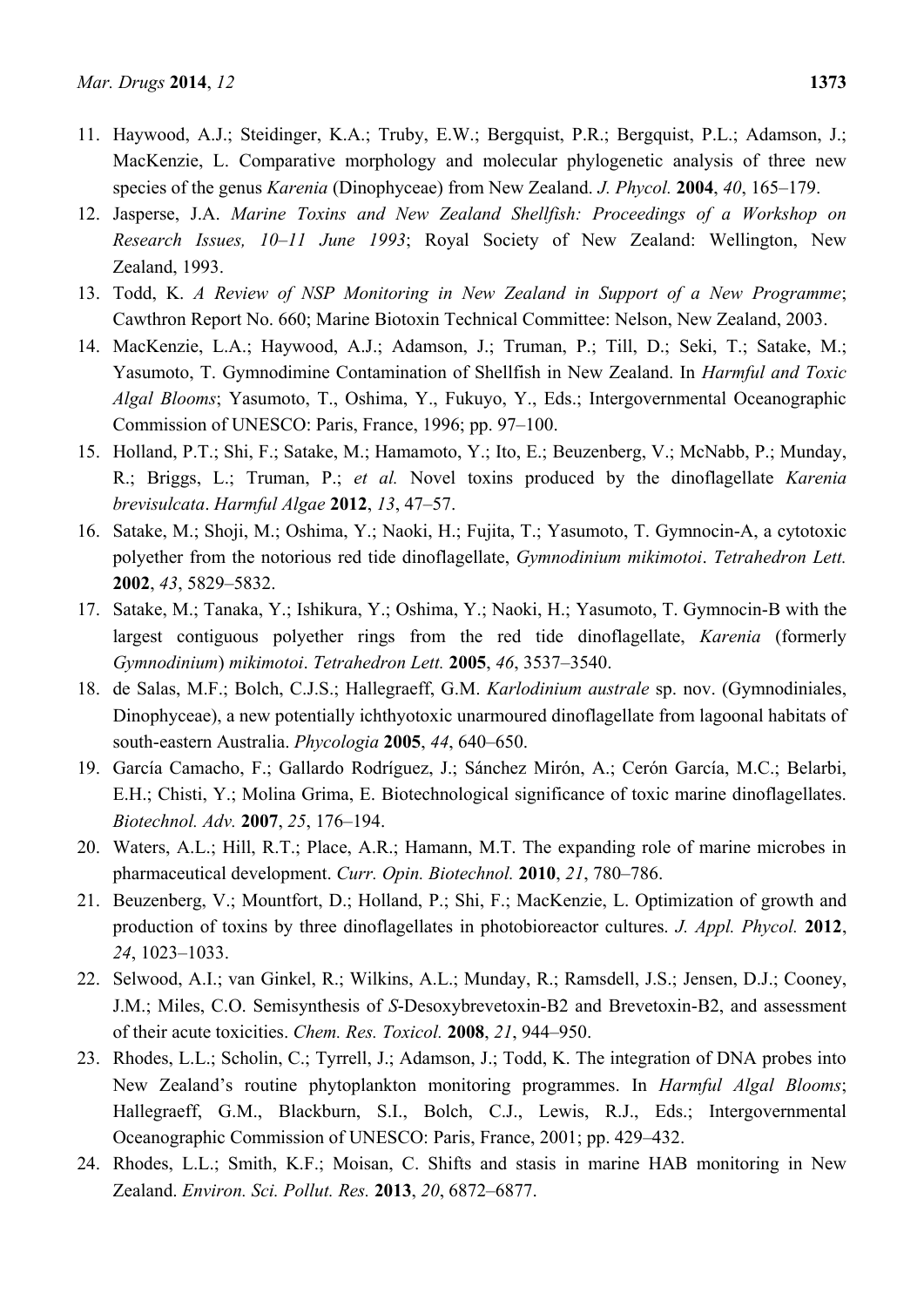- 25. NZFSA. *Non-Commercial Marine Biotoxin Monitoring Programme: NZFSA VA Operating and Response Manual*; New Zealand Food Safety Authority (NZFSA): Wellington, New Zealand, 2010; p. 39.
- 26. Rhodes, L.L.; Smith, K.F.; de Salas, M. DNA probes, targeting large sub-unit rRNA, for the rapid identification of the paralytic shellfish poison producing dinoflagellate, *Gymnodinium catenatum*. *N. Z. J. Mar. Freshw. Res.* **2007**, *41*, 385–390.
- 27. Burkholder, J.M. Implications of harmful microalgae and heterotrophic dinoflagellates in management of sustainable marine fisheries. *Ecol. Appl.* **1998**, *8*, S37–S62.
- 28. Van Dolah, F.M. Marine algal toxins: origins, health effects, and their increased occurrence. *Environ. Health Perspect.* **2000**, *108*, 133–141.
- 29. Landsberg, J.H. The effects of harmful algal blooms on aquatic organisms. *Rev. Fish. Sci.* **2002**, *10*, 113–390.
- 30. Hallegraeff, G.M. Ocean climate change, phytoplankton community responses, and harmful algal blooms: a formidable predictive challenge. *J. Phycol.* **2010**, *46*, 220–235.
- 31. Godhe, A.; Cusack, C.; Pedersen, J.; Anderson, P.; Anderson, D.M.; Breasnan, E.; Cembella, A.; Dahl, E.; Diercks, S.; Elbrachter, M.; *et al.* Intercalibration of classical and molecular techniques for identification of *Alexandrium fundyense* (Dinophyceae) and estimation of cell densities. *Harmful Algae* **2007**, *6*, 56–72.
- 32. John, U.; Medlin, L.K.; Groben, R. Development of specific rRNA probes to distinguish between geographic clades of the *Alexandrium tamarense* species complex. *J. Plankton Res.* **2005**, *27*, 199–204.
- 33. Penna, A.; Bertozzini, E.; Battocchi, C.; Galluzzi, L.; Giacobbe, M.G.; Vila, M.; Garces, E.; Luglie, A.; Magnani, M. Monitoring of HAB species in the Mediterranean Sea through molecular methods. *J. Plankton Res.* **2007**, *29*, 19–38.
- 34. Wood, S.A.; Smith, K.F.; Banks, J.C.; Tremblay, L.A.; Rhodes, L.L.; Mountfort, D.; Cary, S.C.; Pochon, X. Molecular genetic tools for environmental monitoring of New Zealand's aquatic habitats, past, present and the future. *N. Z. J. Mar. Freshw. Res.* **2013**, *47*, 90–119.
- 35. Miller, P.E.; Scholin, C.A. Identification and enumeration of cultured and wild *Pseudo-nitzschia* (Bacillariophyceae) using species-specific LSU rRNA-targeted fluorescent probes and filter-based whole cell hybridization. *J. Phycol.* **1998**, *34*, 371–382.
- 36. Rhodes, L.L.; Scholin, C.; Garthwaite, I. *Pseudo-nitzschia* in New Zealand and the role of DNA probes and immunoassays in refining marine biotoxin monitoring programmes. *Nat. Toxins* **1998**, *6*, 105–111.
- 37. Ayers, K.; Rhodes, L.L.; Tyrrell, J.V.; Gladstone, M.; Scholin, C.A. International accreditation of sandwich hybridisation assay format DNA probes for micro-algae. *N. Z. J. Mar. Freshw. Res.* **2005**, *39*, 1225–1231.
- 38. Haywood, A.J.; Scholin, C.A.; Marin, R., III.; Steidinger, K.A.; Heil, C.; Ray, J. Molecular detection of the brevetoxin-producing dinoflagellate *Karenia brevis* and closely related species using rRNA-targeted probes and a semiautomated sandwich hybridization assay. *J. Phycol.* **2007**, *43*, 1271–1286.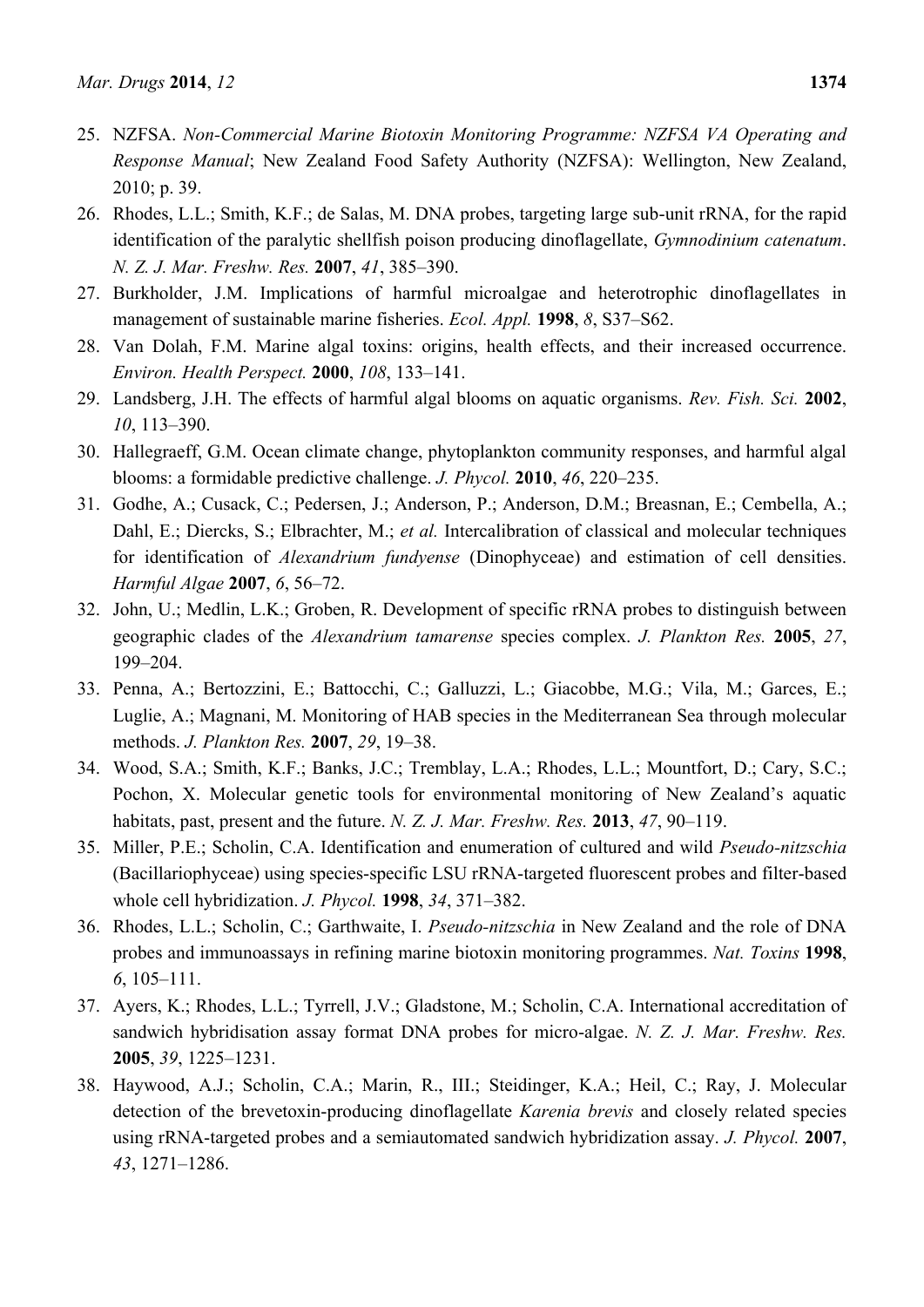- 39. Bowers, H.A.; Tengs, T.; Goto, S.; Tomas, C.; Ono, C.; Yoshimatsu, S.; Oldach, D.; Steidinger, K.A.; Landsberg, J.H.; Tomas, C.R.; *et al.* Development of real-time PCR assays for the detection of *Chattonella* species in culture and environmental samples. In *Harmful Algae 2002*; Steidinger, K.A., Landsberg, J.H., Tomas, C.R., Vargo, G.A., Eds.; Florida Institute of Oceanography, and Intergovernmental Oceanographic Commission of UNESCO: Pairs, France, 2004; pp. 231–233.
- 40. Coyne, K.J.; Handy, S.M.; Demir, E.; Whereat, E.B.; Hutchins, D.A.; Portune, K.J.; Doblin, M.A.; Cary, S.C. Improved quantitative real-time PCR assays for enumeration of harmful algal species in field samples using an exogenous DNA reference standard. *Limnol. Oceanogr.* **2005**, *3*, 381–391.
- 41. Patil, J.; Gunasekera, R.; Deagle, B.; Bax, N.; Blackburn, S. Development and evaluation of a PCR based assay for detection of the toxic dinoflagellate, *Gymnodinium catenatum* (Graham) in ballast water and environmental samples. *Biol. Invasions* **2005**, *7*, 983–994.
- 42. Dyhrman, S.T.; Erdner, D.L.; La Du, J.; Galac, M.; Anderson, D.M. Molecular quantification of toxic *Alexandrium fundyense* in the Gulf of Maine using real-time PCR. *Harmful Algae* **2006**, *5*, 242–250.
- 43. Murray, S.A.; Wiese, M.; Stüken, A.; Brett, S.; Kellmann, R.; Hallegraeff, G.; Neilan, B.A. sxtA-based quantitative molecular assay to identify saxitoxin-producing harmful algal blooms in marine waters. *Appl. Environ. Microb.* **2011**, *77*, 7050–7057.
- 44. Perini, F.; Casabianca, A.; Battocchi, C.; Accoroni, S.; Totti, C.; Penna, A. New approach using the real-time PCR method for estimation of the toxic marine dinoflagellate *Ostreopsis* cf. *ovata* in marine environment. *PLoS One* **2011**, *6*, e17699.
- 45. Penna, A.; Galluzzi, L. The quantitative real-time PCR applications in the monitoring of marine harmful algal bloom (HAB) species. *Environ. Sci. Pollut. Res.* **2013**, *20*, 6851–6862.
- 46. Vandersea, M.W.; Kibler, S.R.; Holland, W.C.; Tester, P.A.; Schultz, T.F.; Faust, M.A.; Holmes, M.J.; Chinain, M.; Litaker, R.W. Development of semi-quantitative PCR assays for the detection and enumeration of *Gambierdiscus* species (Gonyaulacales, Dinophyceae). *J. Phycol.* **2012**, *48*, 902–915.
- 47. Hariganeya, N.; Tanimoto, Y.; Yamaguchi, H.; Nishimura, T.; Tawong, W.; Sakanari, H.; Yoshimatsu, T.; Sato, S.; Preston, C.M.; Adachi, M. Quantitative PCR method for enumeration of cells of cryptic species of the toxic marine dinoflagellate *Ostreopsis* spp. in coastal waters of Japan. *PLoS One* **2013**, *8*, e57627.
- 48. Gescher, C.; Metfies, K.; Medlin, L.K. The ALEX CHIP—Development of a DNA chip for identification and monitoring of *Alexandrium*. *Harmful Algae* **2008**, *7*, 485–494.
- 49. Galluzzi, L.; Cegna, A.; Casabianca, S.; Penna, A.; Saunders, N.; Magnani, M. Development of an oligonucleotide microarray for the detection and monitoring of marine dinoflagellates. *J. Microbiol. Methods* **2011**, *84*, 234–242.
- 50. Zamor, R.M.; Glenn, K.L.; Hambright, K.D. Incorporating molecular tools into routine HAB monitoring programs: using qPCR to track invasive *Prymnesium*. *Harmful Algae* **2012**, *15*, 1–7.
- 51. Yuan, J.; Mi, T.; Zhen, Y.; Yu, Z. Development of a rapid detection and quantification method of *Karenia mikimotoi* by real-time quantitative PCR. *Harmful Algae* **2012**, *17*, 83–91.